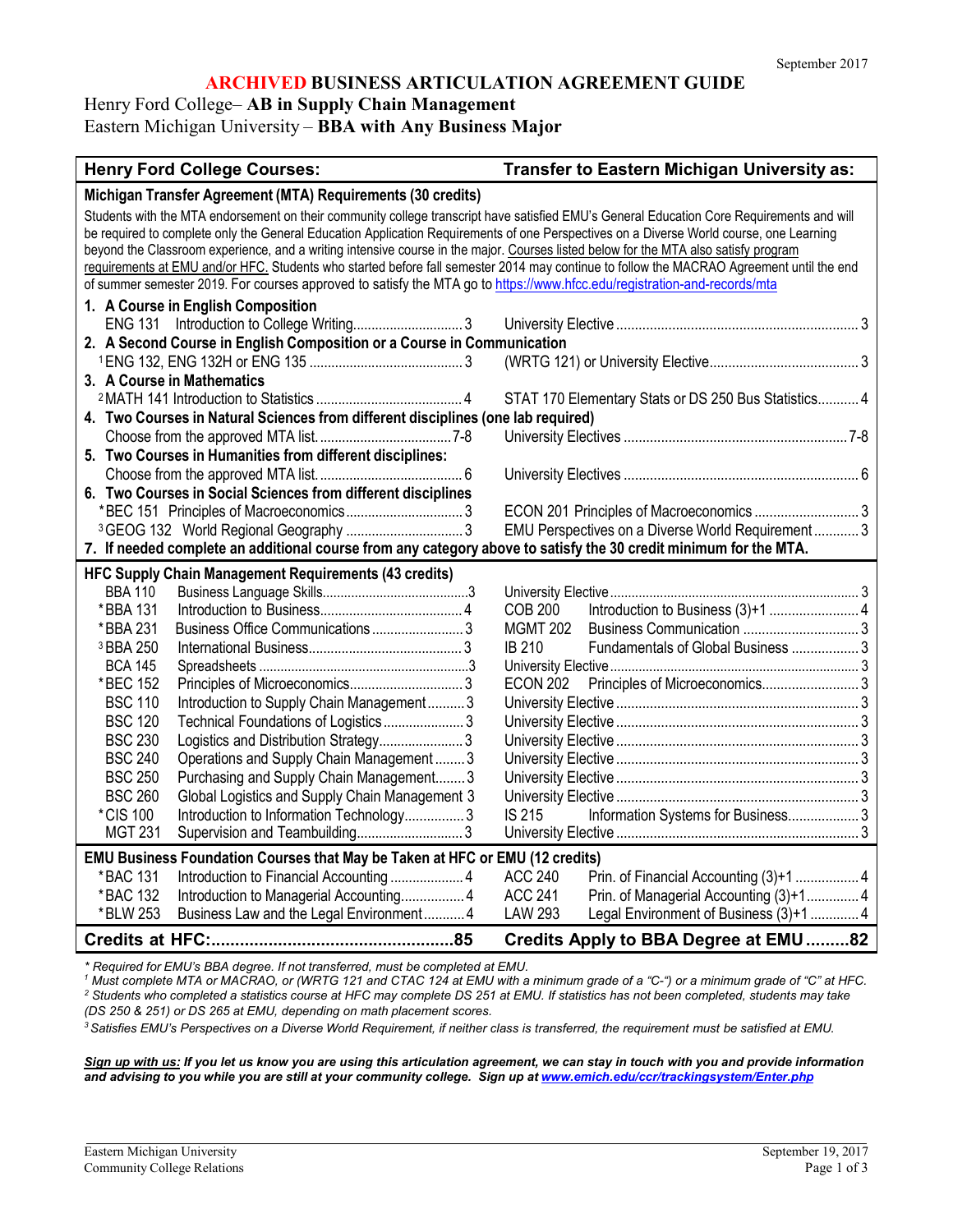# **ARCHIVED BUSINESS ARTICULATION AGREEMENT GUIDE**

Henry Ford College– **AB in Supply Chain Management**

Eastern Michigan University – **BBA with Any Business Major**

| <b>Completion of EMU's BBA Program</b>                                                                                                                                                                                                                                                                                                                                                                                                                                                                                                                                                                                                                                                                                                                                                                                                                                                                                                                                         | Sample Sequence for completing the program                                                                                                                                                                                                                                                                                                                                                                                                                                                                                                                                                                                                                                                                                                                                                                          |
|--------------------------------------------------------------------------------------------------------------------------------------------------------------------------------------------------------------------------------------------------------------------------------------------------------------------------------------------------------------------------------------------------------------------------------------------------------------------------------------------------------------------------------------------------------------------------------------------------------------------------------------------------------------------------------------------------------------------------------------------------------------------------------------------------------------------------------------------------------------------------------------------------------------------------------------------------------------------------------|---------------------------------------------------------------------------------------------------------------------------------------------------------------------------------------------------------------------------------------------------------------------------------------------------------------------------------------------------------------------------------------------------------------------------------------------------------------------------------------------------------------------------------------------------------------------------------------------------------------------------------------------------------------------------------------------------------------------------------------------------------------------------------------------------------------------|
| <b>Major Requirements</b><br>$(42-51 \text{ credits})$<br><b>Business Core (18 credits)</b><br><sup>1</sup> DS 251 Business Stats for Decision Making or (DS 265)  3<br>MGMT 386 Organizational Behavior & Theory  3<br>Discipline Requirements (24-33 credits)<br>Students may choose any of the following areas to complete<br>discipline requirements:<br>Accounting, accounting information systems, computer<br>information systems, economics, entrepreneurship, general<br>business, marketing, management, finance, or supply chain<br>management. See the undergraduate catalog for discipline<br>requirements http://catalog.emich.edu/<br>Note: Each student must complete a writing intensive course<br>as part of the major. Consult your advisor for course options.<br><b>LBC Requirement</b><br>$(0-3 \text{ credits})$<br>One Learning beyond the Classroom (LBC) course or noncredit<br>Minimum Credits at EMU:  42-54<br>*Minimum Credits to Graduate:  124 | Students following this agreement have the option of selecting<br>any of the following disciplines to complete the BBA:<br>accounting, accounting information systems, computer<br>information systems, economics, entrepreneurship, general<br>business, marketing, management, finance, or supply chain<br>management. The recommended course sequence for each<br>discipline can be obtained from the COB Advising Center.<br>http://www.emich.edu/cob/students/advisors/undergraduate.php<br>DS 265 or DS 251 must be completed in the first semester at EMU.<br><b>Fall Semester</b><br>$(15 \text{ credits})$<br>Summer Semester (12 credits)<br>MGMT 490 F, W, S, online, Concur Prereq: OM 374  3<br>OM 374 F, W, S, online, Prereq: DS 251 or DS 265  3<br><b>Fall Semester</b><br>$(0-9 \text{ credits})$ |

*<sup>1</sup> Required Business foundation course. Must be completed before formal admission to the BBA program. Students who completed a statistics course at HFC may complete DS 251 at EMU. If statistics has not been transferred, students may take (STAT 170 or DS 250) and DS 251 or DS 265, depending on math placement scores. See page 3 for admission requirements.*

*\* The minimum credits required to graduate is 124 but the total will vary depending on the business discipline completed at EMU and the* program completed at HFC. If enough credits are not transferred, additional credits will need to be completed at EMU to satisfy the minimum *required for graduation.*

*Note: Choosing electives wisely will increase your employment opportunities in a competitive job market. The College of Business Advisor will assist you in choosing a minor, or selecting courses in an area such as: world languages, manufacturing, apparel merchandising, health administration, hotel restaurant management, political science/public administration, construction management, graphic design, professional writing, public relations, internships or cooperative education.*